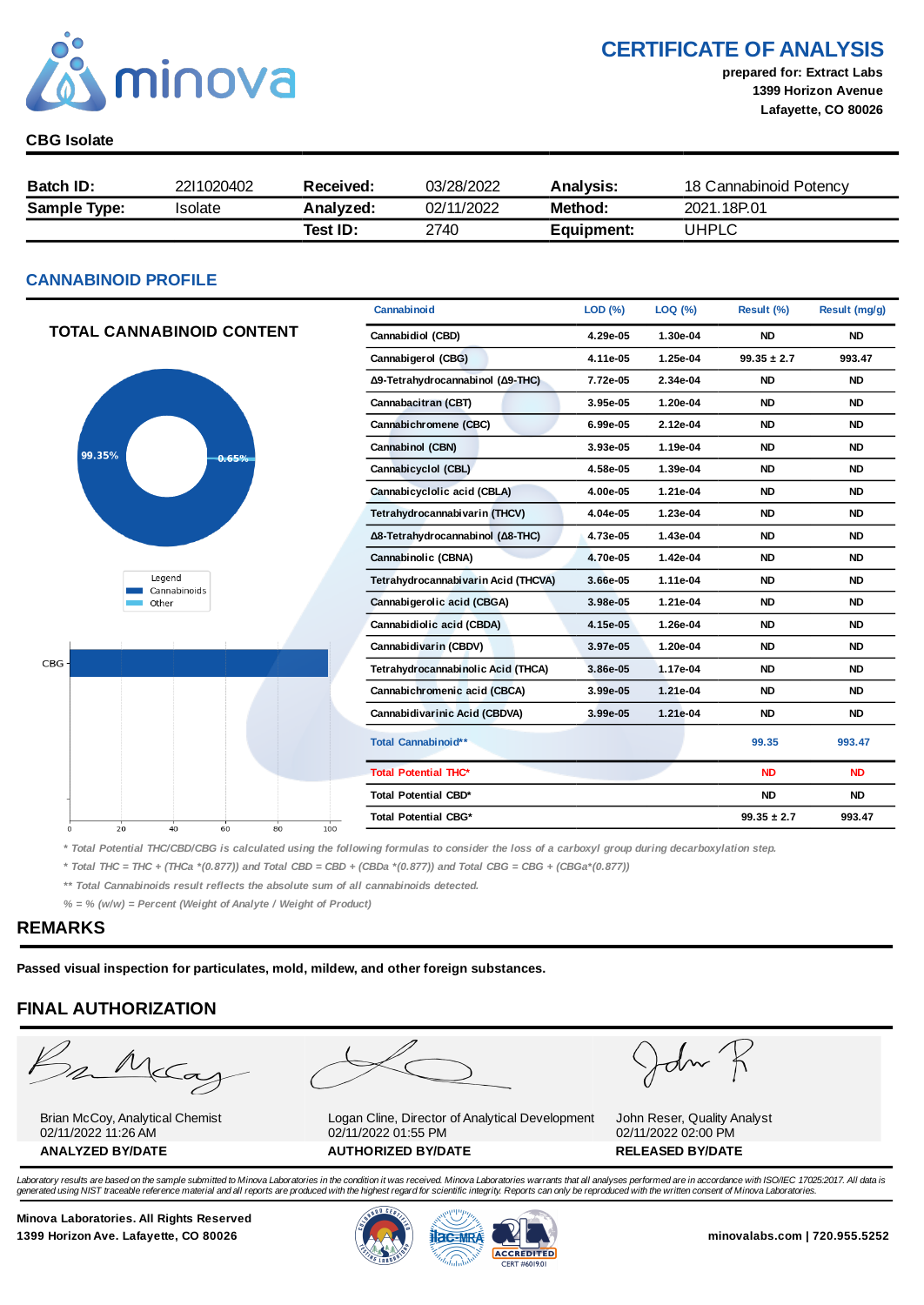

## CERTIFICATE OF ANALYSIS

prepared for: Extract Labs 1399 Horizon Avenue Lafayette, CO 80026

#### CBG Isolate

| <b>Batch ID:</b>    | 2211020402 | Received: | 03/28/2022 | Analysis:  | <b>Residual Solvents</b> |
|---------------------|------------|-----------|------------|------------|--------------------------|
| <b>Sample Type:</b> | 'solate    | Analyzed: | 02/11/2022 | Method:    | 2021.RS.01               |
|                     |            | Test ID:  | 2666       | Equipment: | <b>GCMS</b>              |

#### RESIDUAL SOLVENTS

| <b>SOLVENT</b>           | <b>REPORTABLE RANGE</b> | <b>RESULT (ppm)</b> |
|--------------------------|-------------------------|---------------------|
| Acetone                  | $100 - 1000$            | *ND                 |
| <b>Acetonitrile</b>      | $100 - 1000$            | *ND                 |
| <b>Benzene</b>           | $0.2 - 4$               | *ND                 |
| <b>Butanes</b>           | $100 - 1000$            | *ND                 |
| <b>Ethanol</b>           | $100 - 1000$            | *ND                 |
| <b>Ethyl Acetate</b>     | $100 - 1000$            | *ND                 |
| Heptane                  | $100 - 1000$            | *ND                 |
| <b>Hexanes</b>           | $6 - 120$               | *ND                 |
| <b>Isopropyl Alcohol</b> | $100 - 1000$            | *ND                 |
| Methanol                 | $100 - 1000$            | *ND                 |
| <b>Pentanes</b>          | $100 - 1000$            | 288                 |
| Propane                  | $100 - 1000$            | *ND                 |
| <b>Toluene</b>           | $18 - 360$              | *ND                 |
| <b>Xylenes</b>           | 43 - 860                | *ND                 |

\*ND = Below Reportable Range

#### REMARKS

Passed visual inspection for particulates, mold, mildew, and other foreign substances.

## FINAL AUTHORIZATION

mMcCa

Brian McCoy, Analytical Chemist 02/11/2022 10:59 AM

Logan Cline, Director of Analytical Development 02/11/2022 03:38 PM ANALYZED BY/DATE AUTHORIZED BY/DATE AUTHORIZED BY/DATE

John

John Reser, Quality Analyst 02/11/2022 03:39 PM

Laboratory results are based on the sample submitted to Minova Laboratories in the condition it was received. Minova Laboratories warrants that all analyses performed are in accordance with ISO/IEC 17025:2017. All data is generated using NIST traceable reference material and all reports are produced with the highest regard for scientific integrity. Reports can only be reproduced with the written consent of Minova Laboratories.

Minova Laboratories. All Rights Reserved 1399 Horizon Ave. Lafayette, CO 80026 **1300 Minovalabs.com | 720.955.5252** minovalabs.com | 720.955.5252